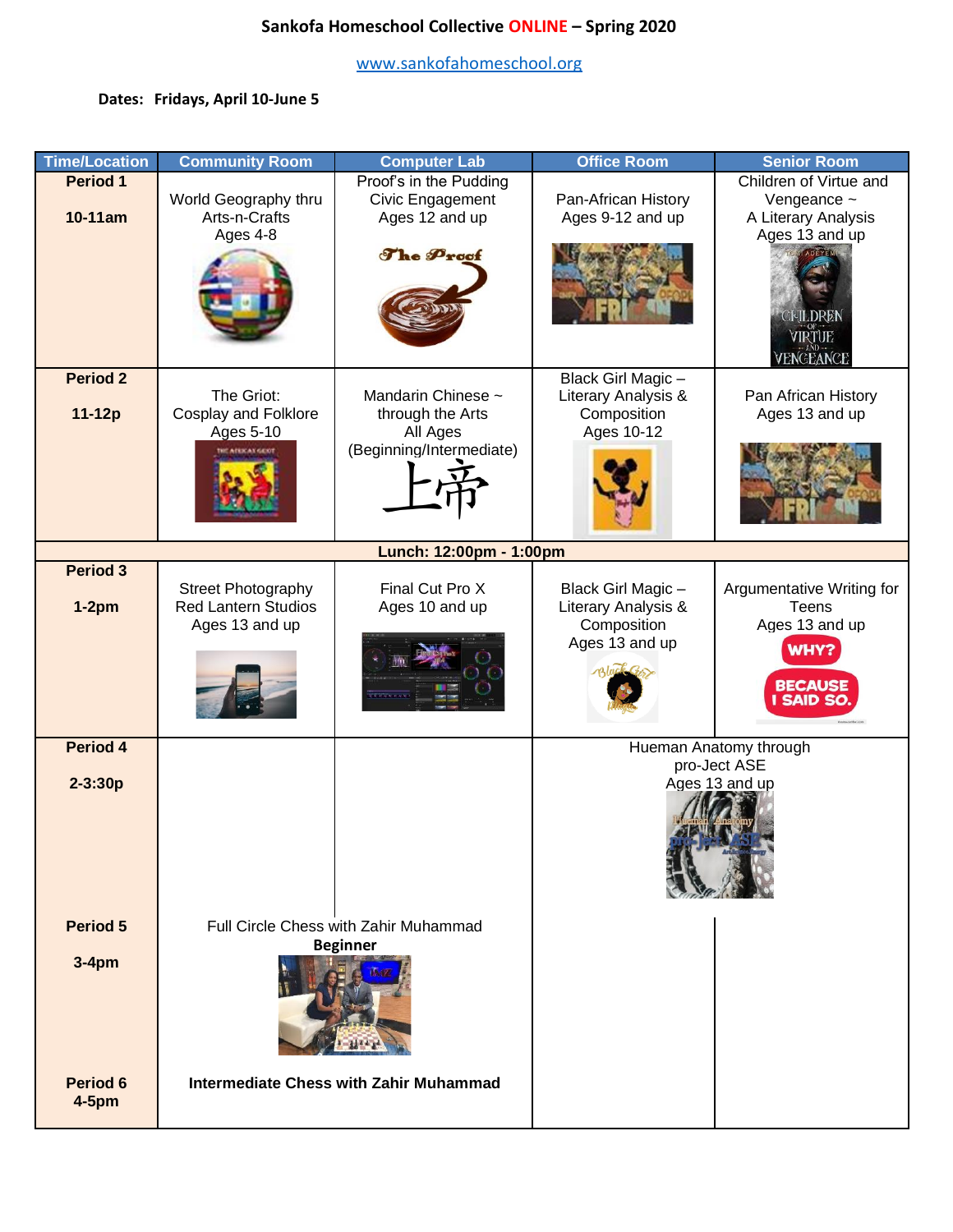# **Spring 2020 ~ Registration and Class Descriptions**

**CLASS DESCRIPTIONS ~**



**World Geography through Arts-n-Crafts** Ages 4-8 Class Max: 15 **Instructor:** Jessica Silva

**Special Note:** Class numbers *must not exceed* 15 students. Instructor will need at least 1-2 parent volunteers PER CLASS to assist as needed.

**Class Description:** What country has the highest African population outside of the continent of Africa? What language did the Arawak people of Guyana speak? How do you make Mola Art? Do you know how to count to 10 in Swahili? Where can one find over 4 countries in one continent where the Blue Marlin fish lives off the coast? What country is also a continent? These and other questions will be answered in this fun & interactive class! Children will be taken on a virtual journey each week to a different country, region and/or continent. Lessons will be focused on geography including maps, directions, flags, culture, art, animals & lifestyles for each area of focus. Children will learn counting & vocabulary in different languages through games and instruction, along with age-appropriate worksheets and homework. Each lesson will include a take-home arts & craft project to help reinforce the lesson. This class will give you a precursor to what your child would receive as a camper at Kids & Culture Camp. For more information on the camp, go to: [www.kidsandculture.com.](https://mailtrack.io/trace/link/328bbb266744051bcfd70d3f249c4a528d75efc2?url=https%3A%2F%2Fnam12.safelinks.protection.outlook.com%2F%3Furl%3Dhttps%253A%252F%252Fmailtrack.io%252Ftrace%252Flink%252Fa610e49a1a9c5bebe6b1378d14f0f27dd9f1f7a7%253Furl%253Dhttps%25253A%25252F%25252Feur04.safelinks.protection.outlook.com%25252F%25253Furl%25253Dhttp%2525253A%2525252F%2525252Fwww.kidsandculture.com%252526data%25253D02%2525257C01%2525257C%2525257Ca84e4e67c5f64f4684c408d743613e03%2525257C84df9e7fe9f640afb435aaaaaaaaaaaa%2525257C1%2525257C0%2525257C637051957261244476%252526sdata%25253DBg9m1oOmYqSsjpQXf4vLE0jJVK%2525252Fn8MNYKno6A9Rp2R8%2525253D%252526reserved%25253D0%2526userId%253D1431013%2526signature%253De0b6acb96ce7eed6%26data%3D02%257C01%257C%257C15b76d6248d74c3cf6a308d7436aef33%257C84df9e7fe9f640afb435aaaaaaaaaaaa%257C1%257C0%257C637051998869843958%26sdata%3DdJYBs3TVK4jgKycvAyhBDwnM6CQL4Pn%252FXcyXbr4ktTo%253D%26reserved%3D0&userId=1431013&signature=2f0b615b0bec4fd7)

**About the Instructor:** I have a degree in Hospitality Management with a specialization minor in Teacher Education. I am a customer service consultant, administrative assistant, trainer, facilitator & educator. I conduct, facilitate and present training events and services. Through my business, Basic Training, I offer one-on-one consulting and training services for any and all industries. I have worked with after-school tutoring, summer camps and educational programs for youth ages 3 to 17. I currently instruct adults as an Adjunct Professor at the University of the District of Columbia's Community College teaching Hospitality, Customer Service and Food & Beverage Service courses. I have traveled extensively throughout Africa, the Caribbean and Latin America. I speak Spanish and am passionate about African and Latin American/Caribbean culture and music.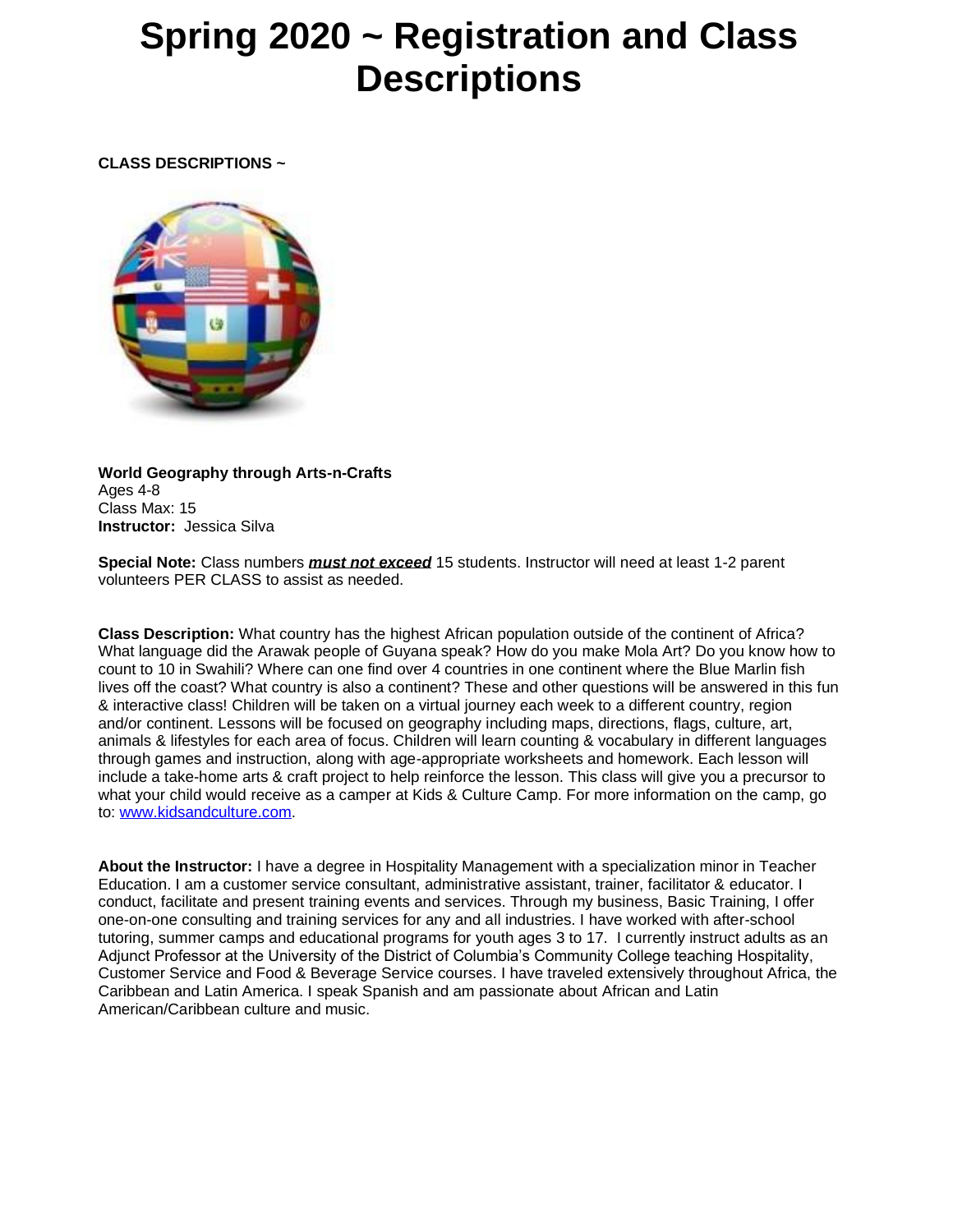

# **Black Girl Magic: Literary Analysis and Composition**

Theme: I Am My Sister's Keeper Duration: 9 weeks

**Instructor:** Khali Northington, MA **Contact info:** [livewritenow1@gmail.com,](mailto:livewritenow1@gmail.com) (202) 415-9146 **Website:** [www.writingonthewallsworkshop.com](https://mailtrack.io/trace/link/271e0af70ff491ff323e57018f284448a15b5a7e?url=https%3A%2F%2Fnam12.safelinks.protection.outlook.com%2F%3Furl%3Dhttps%253A%252F%252Fmailtrack.io%252Ftrace%252Flink%252F8a49fd32011d5afd1b55c93b4210dfba65a3e9ed%253Furl%253Dhttps%25253A%25252F%25252Feur04.safelinks.protection.outlook.com%25252F%25253Furl%25253Dhttp%2525253A%2525252F%2525252Fwww.writingonthewallsworkshop.com%252526data%25253D02%2525257C01%2525257C%2525257Ca84e4e67c5f64f4684c408d743613e03%2525257C84df9e7fe9f640afb435aaaaaaaaaaaa%2525257C1%2525257C0%2525257C637051957261234468%252526sdata%25253DJUYcyOaXPYWOie6pjrF5kFt%2525252Bnqs%2525252FbSRPxu7xSTUM%2525252B1o%2525253D%252526reserved%25253D0%2526userId%253D1431013%2526signature%253Dc4982114ea7bb1a7%26data%3D02%257C01%257C%257C15b76d6248d74c3cf6a308d7436aef33%257C84df9e7fe9f640afb435aaaaaaaaaaaa%257C1%257C0%257C637051998869823944%26sdata%3De6tzljZKKytVIJqwpv43bh7u8FbdNpspAS5AZMhAjAY%253D%26reserved%3D0&userId=1431013&signature=7ce4f2962ce03723)

This class is designed for girls 9-16 years old and is divided into two groups: 1. Ages 9-12 2. Ages 13-16

# **Course Description**

In this literature and composition course, girls will analyze classic and contemporary works that celebrate Black women and girls and explore the concepts of identity, sisterhood and personal power. They will engage in discussions, interactive exercises and writing activities that will further their understanding of self, beauty, family and culture.

The girls will also examine themselves and discuss strategies for developing and maintaining positive selfimages.

# **Purpose**

Black Girl Magic is designed to introduce our daughters to writers of African descent, particularly women, and the brilliant stories they write. Through the literature's female characters, the hope is that students will hear their voices amplified and see themselves more clearly. The purpose of this class is also to sharpen critical thinking and written and oral communication skills.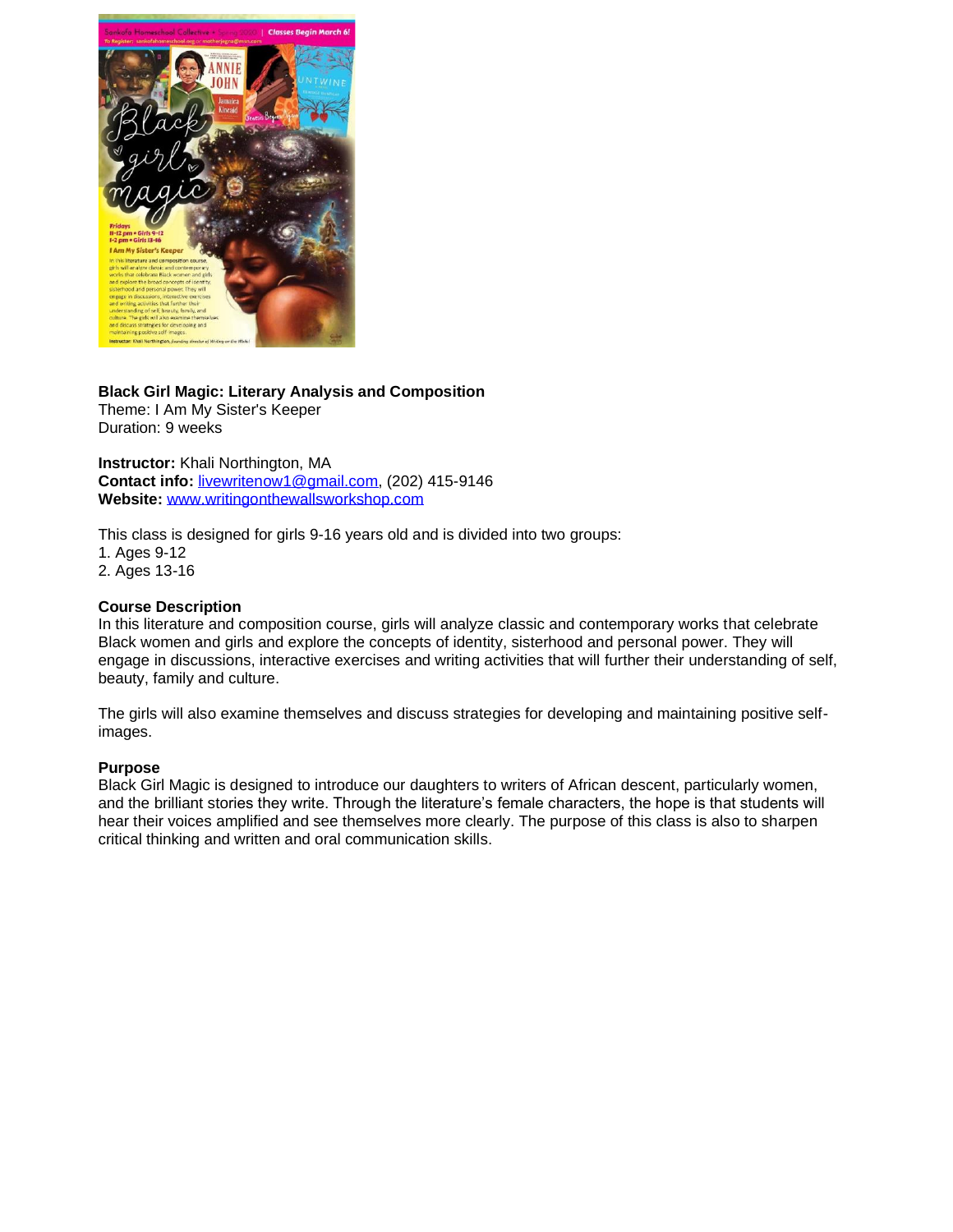

# **The Griot ~ Cosplay and Folklore** Ages: 5-10 **Instructor:** Aliya Bowie

**Class Description:** Where does folklore come from? Who creates these exciting mysterious characters? We do! In this class each student will create their own mythical hero using traditional African and other indigenous peoples' well-known symbolisms. Students will then incorporate well known symbols such as colors and animals to design the physical characteristics of their hero. These new folklore Characters will be used in a retelling of the Ashanti story of Anansi's Sons. Students will design their own costumes to match their hero.

The class will provide basic knowledge of acting techniques and movement to develop your child's imagination, creativity and confidence. Theater concepts will be explored through acting, improvisation, movement, creative dramatics, storybook theatre, music, brainstorming sessions, and cultural explorations. Activities are focused on guiding the children through the collaborative process of staging a performance. Dramatic Arts are a wonderful tool to unlock children's imaginations. In addition to Language Arts, instruction is designed to incorporate academic subjects such as Logic and Cultural Studies, as well as life skills such as working with a group, leadership skills, and relaxing and concentrating under pressure.



**Mandarin Chinese through the Arts** All ages Class Max: 10 **Instructor:** Mei Mei Chang

**Class Description:** This class will focus on basic Chinese lessons about daily life so children can understand their everyday life. [https://www.saatchiart.com/meimeichang](https://mailtrack.io/trace/link/04d5bf775dee1cdc14144741e738041751b2cbf6?url=https%3A%2F%2Fnam12.safelinks.protection.outlook.com%2F%3Furl%3Dhttps%253A%252F%252Fmailtrack.io%252Ftrace%252Flink%252F32b93f630effc949552dd22dd750f6d6827562ba%253Furl%253Dhttps%25253A%25252F%25252Feur04.safelinks.protection.outlook.com%25252F%25253Furl%25253Dhttps%2525253A%2525252F%2525252Fwww.saatchiart.com%2525252Fmeimeichang%252526data%25253D02%2525257C01%2525257C%2525257Ca84e4e67c5f64f4684c408d743613e03%2525257C84df9e7fe9f640afb435aaaaaaaaaaaa%2525257C1%2525257C0%2525257C637051957261244476%252526sdata%25253DLAnH6C5vWsdH11GLbN0W7Nc1qWKjNv0b5mHOK3gq1vc%2525253D%252526reserved%25253D0%2526userId%253D1431013%2526signature%253Dfcf0d72adff49895%26data%3D02%257C01%257C%257C15b76d6248d74c3cf6a308d7436aef33%257C84df9e7fe9f640afb435aaaaaaaaaaaa%257C1%257C0%257C637051998869833953%26sdata%3DxyeXG%252Bw%252FA6fn25bQyK4uYKixam5lUtlppskt6gTwfCE%253D%26reserved%3D0&userId=1431013&signature=e446da989ff5b29b)

Students will:

- 1. Learn to speak.
- 2. Learn greeting and characters.
- 3. Learn Chinese arts and cultures.
- 3. Explore their surroundings through learning Chinese.
- 4. Play games and have fun learning Chinese.

**Bio:** Mei - Mei, Chang received her Master of Fine Arts in Photography from Ohio University 2002. As a mixed media and installation artist, Ms. Chang explores various media to bridge her internal and external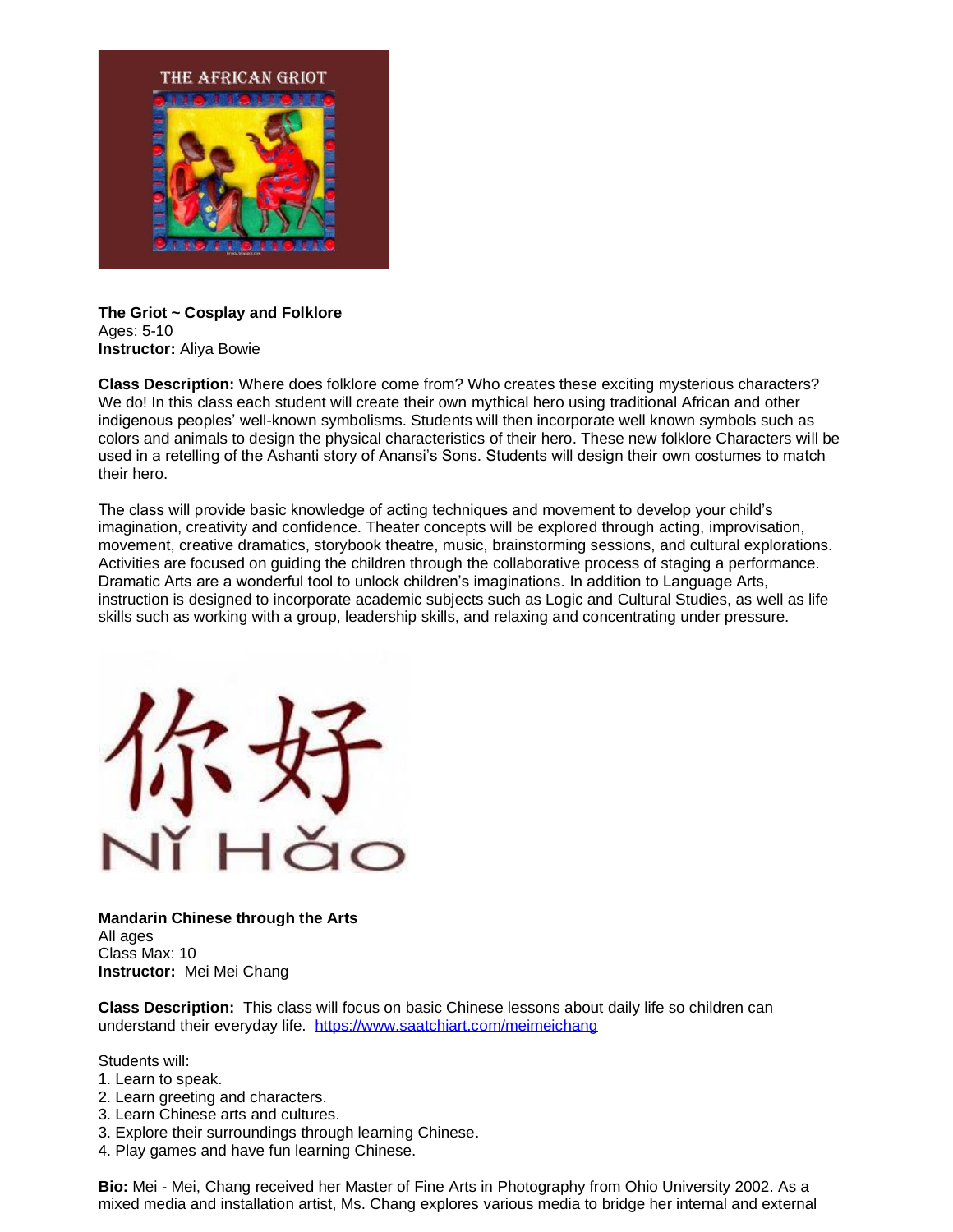worlds. She is a lifelong student of the human psyche, fascinated by the mind's ability to focus on details great and small without limits. Using her internal symbols, she creates rich visual images that are both highly personal and accessible by all. She has received numerous awards and residencies, including at the Vermont Studio Center, Great River Art Association, the ARCH Residency at Honfleur Gallery, the Montgomery College Artist Residency, and second place in the Contemporary South Exhibition. Her work was selected in the Studio Visit Magazine Volume 10, 2010 and was featured in The Studio Visit in June 2011.

Her work was selected in the Studio Visit Magazine Volume 10, 2010 and was featured in The Studio Visit in June 2011. In addition, Ms. Chang has many years of teaching art through education. She has been teaching Mandarin for summer program, tutoring Mandarin both Adults and Children and workshops. She believes children learn through hands on experiences.

Mei Mei has worked with the Sankofa Homeschool Collective since its inception in 2011.



**Pan African History Level 1 (Ages 9-12) and Level 2 (Ages 13 and up)**

**Instructor:** Obi Egbuna, Jr.

**Narrative & Foundation:** No More History On The Surface **Semester Subtopic:** Our History Will Transform The Masses

**Objective:** This upcoming semester our students will learn and explore the relationship between the dynamics that played a crucial role in helping many of our incomparable freedom fighters evolve, and how their service and contributions impacted both their generational space and future generations centuries and decades well beyond their transition.

Class participation: 50% Essays: 15% Sociological Breakdown: 15% Community Engagement : 25%

"It is only direct action on the part of the people, your own perception of what is possible, that can produce change". ~ Dr. Walter Rodney

Class 1. How we transform by conflict ( Booker T. Washington, W.E.B DuBois, Honorable Marcus Mosiah Garvey, Dr. King, Malcolm X, Mangaliso Robert Sobukwe, Madiba Nelson Mandela) Class 2. How we are transformed by Women( Women's Wings of Liberation Movements, Women in the Harlem Renaissance, Women in the Black Arts Movement, Women In The Civil /Human Rights Movement etc)

Class 3. Continuation of Class 2

Class 4. How we are transformed by Nationalism

Class 5. How we are transformed by Pan-Africanism

Class 6. How we are transformed by Reading and Writing

Class 7. How we are transformed by Martyrs, Students and Youth

Class 8. How we are transformed by Courage and Consistency

Class 9. How we are transformed by Teachers & Final Overview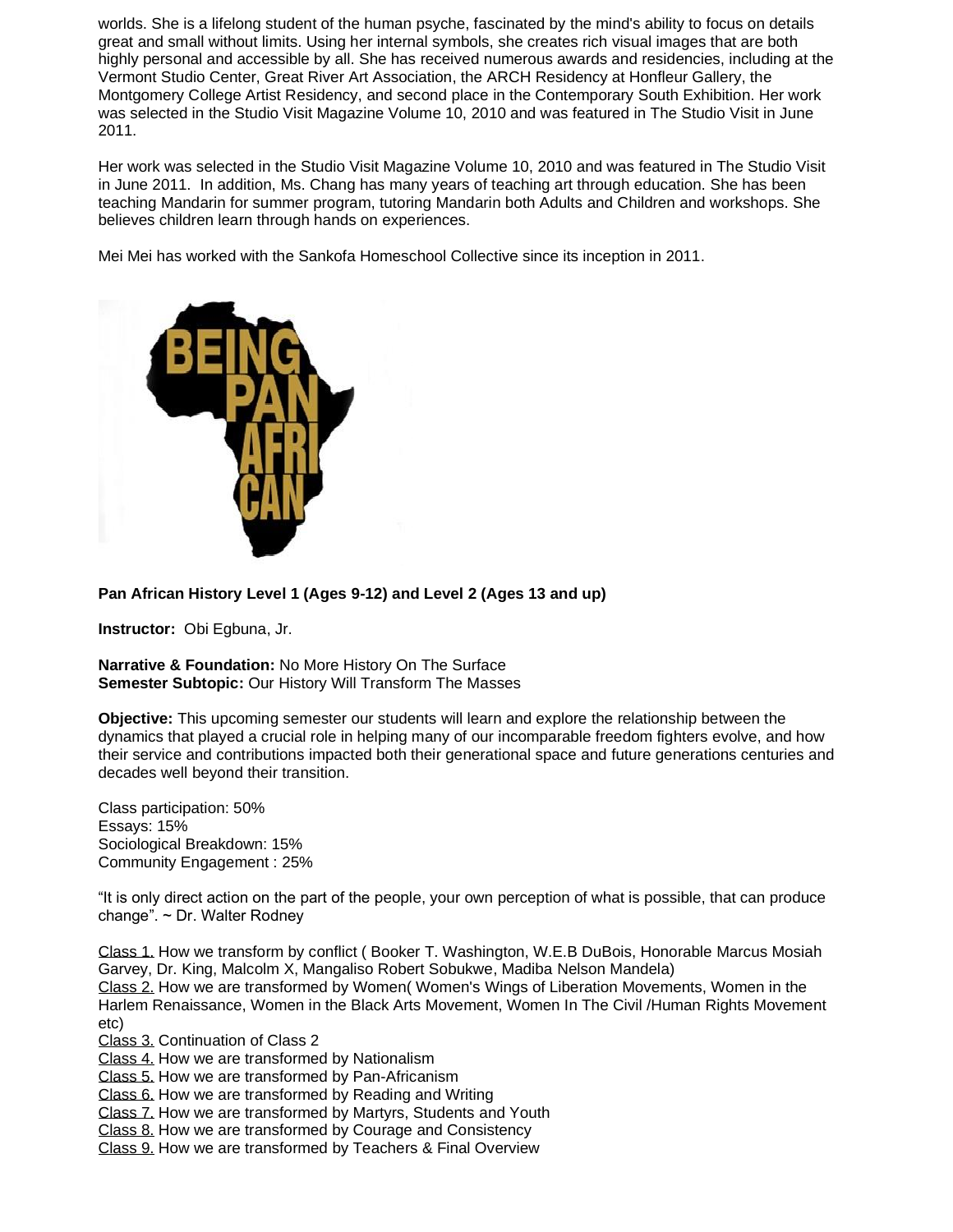

#### **Hueman Anatomy through pro-Ject ASE**

Age: 13 - 18 (due to content, materials covered, and pace of lessons) Time: 60m min - 90min max

**Additional Cost:** Materials Fee of \$45 – payable via PayPal to [ilivelife@gmail.com](mailto:ilivelife@gmail.com) (Materials Fee must be paid upon registration!)

**Instructor:** Oluwatoyin Tella, MFA

#### **Pro-ject ASE Mission**

Pro-ject ASE is an interactive curriculum-based initiative that creates focused excellence in the areas of Art, Science, and Energy (ASE). By approaching various subjects through the ASE lens, students gain a wholistic and comprehensive view of it. Melding the knowledge of Ancients with youthful futurism, Pro-ject ASE aims to reinforce a whole-being way of expressing the innate genius of the coming generation.

#### **Session Overview**

*Hueman Anatomy + Physiology through Pro-ject ASE Lens* is a multi-faceted survey of the fascinating world of the Hueman Body. Through the ASE lens (artistic, scientific, and energetic vantage points), participants will approach and learn about the body structure, bones and muscle group using various art modalities, scientific terminology and concepts, and energetic exploration including Yoruba cosmology + concepts, Traditional Chinese Medicine and Ayurveda (ancient Indian medicine).

The participants will create figurative drawings with pencil and render with watercolor. They will explore figure drawing of the entire body. The participants will also get an introductory understanding of anatomy and physiology. The class will culminate with a student exhibition and final critique with special invited artists.

Each class opens with a thought-provoking quote and journaling for 5-10 mins. The journaling exercise releases artistic stagnation and allows focused intention. After setting an intention, there's introduction of subject matter and then a demo lesson. The session is then infused with art history and art appreciation as participants study artists as it relates to the topic covered.

#### **Materials\***

Watercolor paint + paper, Drawing pencils + paper, sketch books, erasers/sharpeners, portfolio + supply bag.

**\*Materials fee must be paid in advance.** Pro-ject ASE instructor will have pre-purchased materials ONLY on first day so that all students have uniform + quality art supplies. Each student is responsible for bringing their art supplies weekly.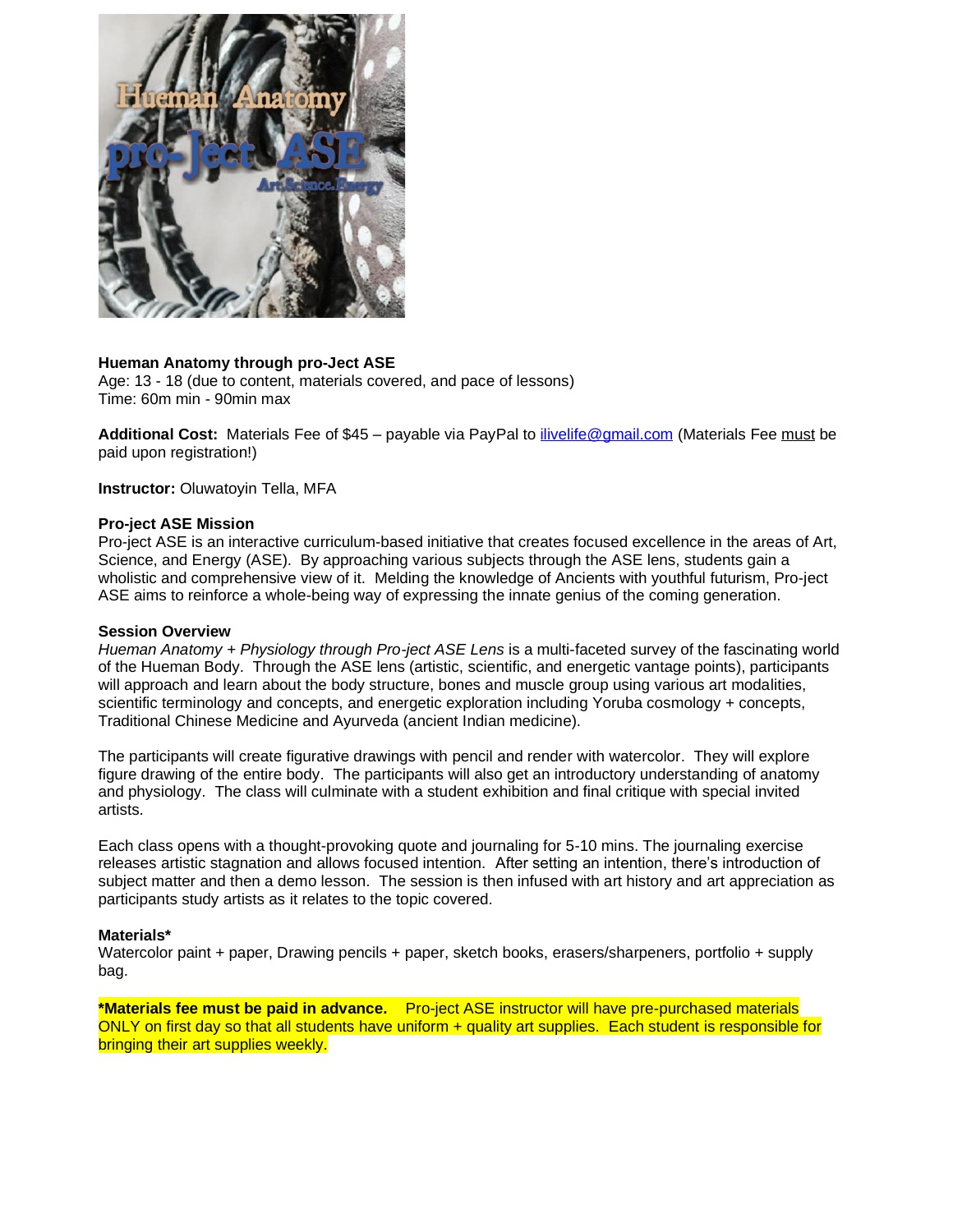

**Children of Virture and Vengeance - A Literary Analysis** Ages - 13 and up **Ideal class size**: 12 students **Instructor:** Geoff Edwards - [nuhealingarts@gmail.com](mailto:nuhealingarts@gmail.com) **Website:** [www.nuhealingarts.com](https://mailtrack.io/trace/link/502c58edbb1a289eedf74a0cfa16d74fa6e0ee0d?url=https%3A%2F%2Fnam12.safelinks.protection.outlook.com%2F%3Furl%3Dhttps%253A%252F%252Fmailtrack.io%252Ftrace%252Flink%252F406d4336b8b981be2452d65e3650fd959a72515b%253Furl%253Dhttp%25253A%25252F%25252Fwww.nuhealingarts.com%2526userId%253D1431013%2526signature%253Dcc366f7ed1491582%26data%3D02%257C01%257C%257C15b76d6248d74c3cf6a308d7436aef33%257C84df9e7fe9f640afb435aaaaaaaaaaaa%257C1%257C0%257C637051998869873972%26sdata%3DhPSedu8AfVBJgvsC1VKzg33ZTKcz0K14Vm01fe1AQQQ%253D%26reserved%3D0&userId=1431013&signature=fc3ea9c6b6dd51f8)

**Class Description:** This class will be a survey of the novel "Children of Virtue and Vengeance" written by Tomi Adeyemi. This book is the 2nd in the *Legacy of Orisha Trilogy*. The course will continue the students' introduction to the world of Afrofuturism, black speculative and sci-fi literature from previous classes. We will continue to explore the world of African gods, goddesses and magic and delve deeper into the epic story of Zélie and her comrades who fought to bring magic back to this world and their people. Now that magic is back, Zelie struggles to unite all the maji to keep power from the hands of the royals and military who have formed a dangerous alliance. We will highlight the modern-day connections to "real world" issues of power/class/race depicted in this journey. Additional focus will be given to students' participation in class exercises and art projects. This class provides a foundational understanding of Afro-futurism literature, and a deeper awareness of how the sci-fi genre is a powerful lens into future innovations in culture and humanity. Students will complete this class with increased analytical & visual literacy skills, and a deeper connection to how the culture and history of the African diaspora has been creatively expressed by contemporary authors.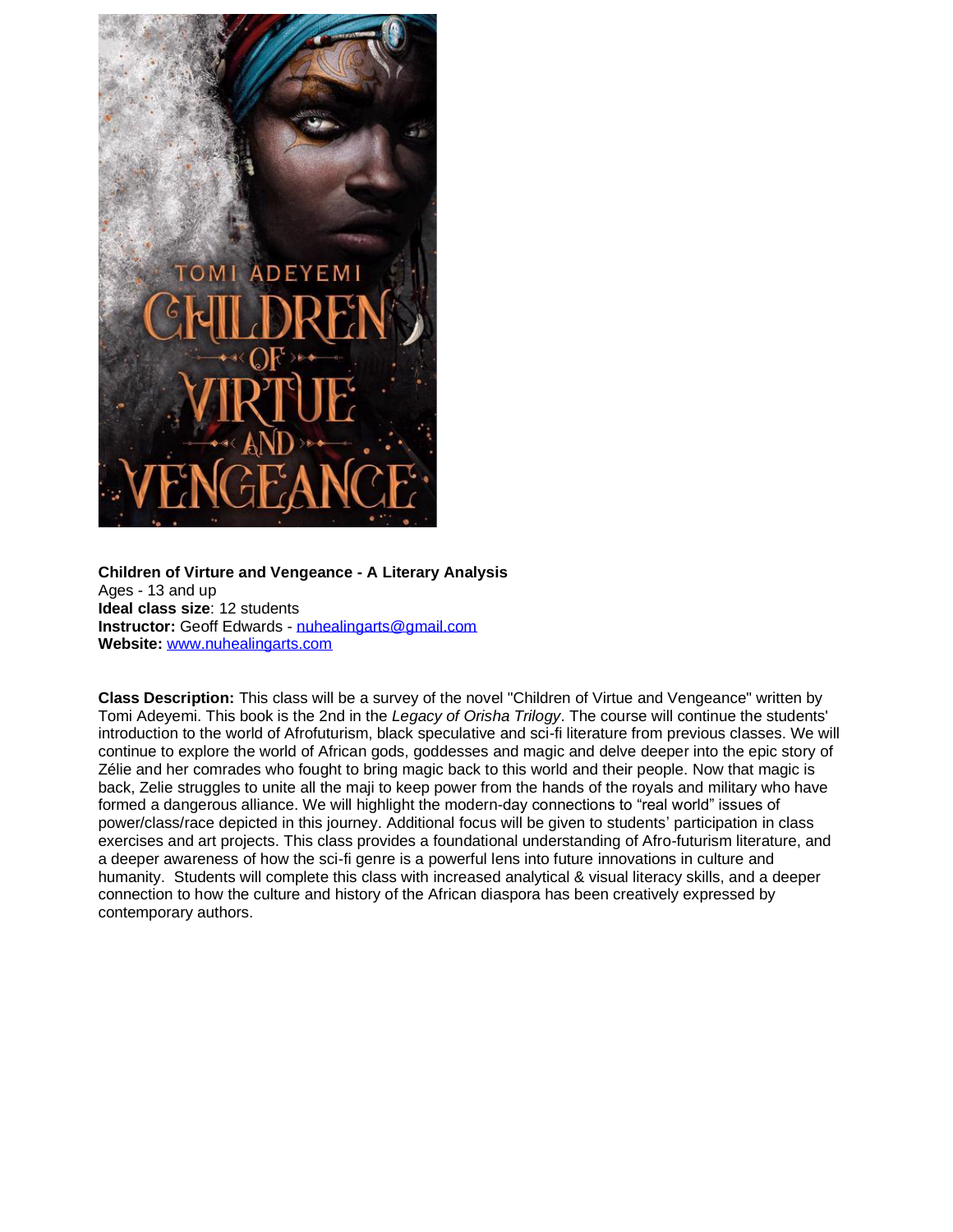

**"Cuz I Said So...": Argumentative Writing for Teens Instructor:** Sam P.K. Collins **Contact info**: [sam.collins.89@gmail.com,](mailto:sam.collins.89@gmail.com) (202) 306-6294 **Website**: AllEyesOnDC.com

**Eligibility**: This writing intensive course is designed for students classified as 8th graders and high school students.

#### **Class Description**

In this class, your opinions are valid -- as long as you can back them up with sound evidence and convincing wordplay. If you don't know how to do that, this class can help you. Students enrolled in this course learn the basics of argumentative writing by studying the works of influential African women and men and writing an argumentative essay of their own. Their instructor, a grassroots journalist, will guide them along the writing process -- from conceptualization to outlining, drafting, proofreading and editing, all the way to the final version.

#### **Purpose**

After this course, there's no reason why any young person shouldn't be able to successfully convey their original thoughts to each other and elders.

#### **Instructor Biography**

Sam P.K. Collins (also known as Ras Plo Kwia Glebluwuo) is a grassroots journalist and educator with multidisciplinary experience as a writer, editor, producer, researcher, and filmmaker. Brother Sam's grassroots news brand AllEyesOnDC serves as part of his effort to shed light on issues that affect people of African descent in the D.C. metropolitan region through community news events, in-depth articles, think pieces, and on-the-ground advocacy.

Previously, Brother Sam has written reports of President Barack Obama's activities as a White House press pool reporter for American Urban Radio Networks. He has also had stints at ThinkProgress, National Public Radio and NBC Universal. At the Washington Informer, where he currently serves as an education and politics reporter, Brother Sam launched WI Bridge, a publication geared toward Black millennials in the D.C. metropolitan area.

In classrooms within the local African-centered and homeschool community, Brother Sam's instruction, including project-based learning opportunities, focuses on major aspects of communication: reading, writing, speaking and listening. Through exposure to historically and culturally significant texts, students under Brother Sam's tutelage have increased their vocabulary, sharpened their writing, and learned to recognize elements of storytelling and rhetoric. Brother Sam's instruction also enables students to practice self-determination and become competitive in today's globalized society.

Brother Sam, a native Washingtonian of Liberian descent, holds a bachelor's degree in journalism and mass communication and a master's degree in public policy, with a concentration in urban policy, from The George Washington University. There, he founded ACE Magazine, a multicultural campus publication.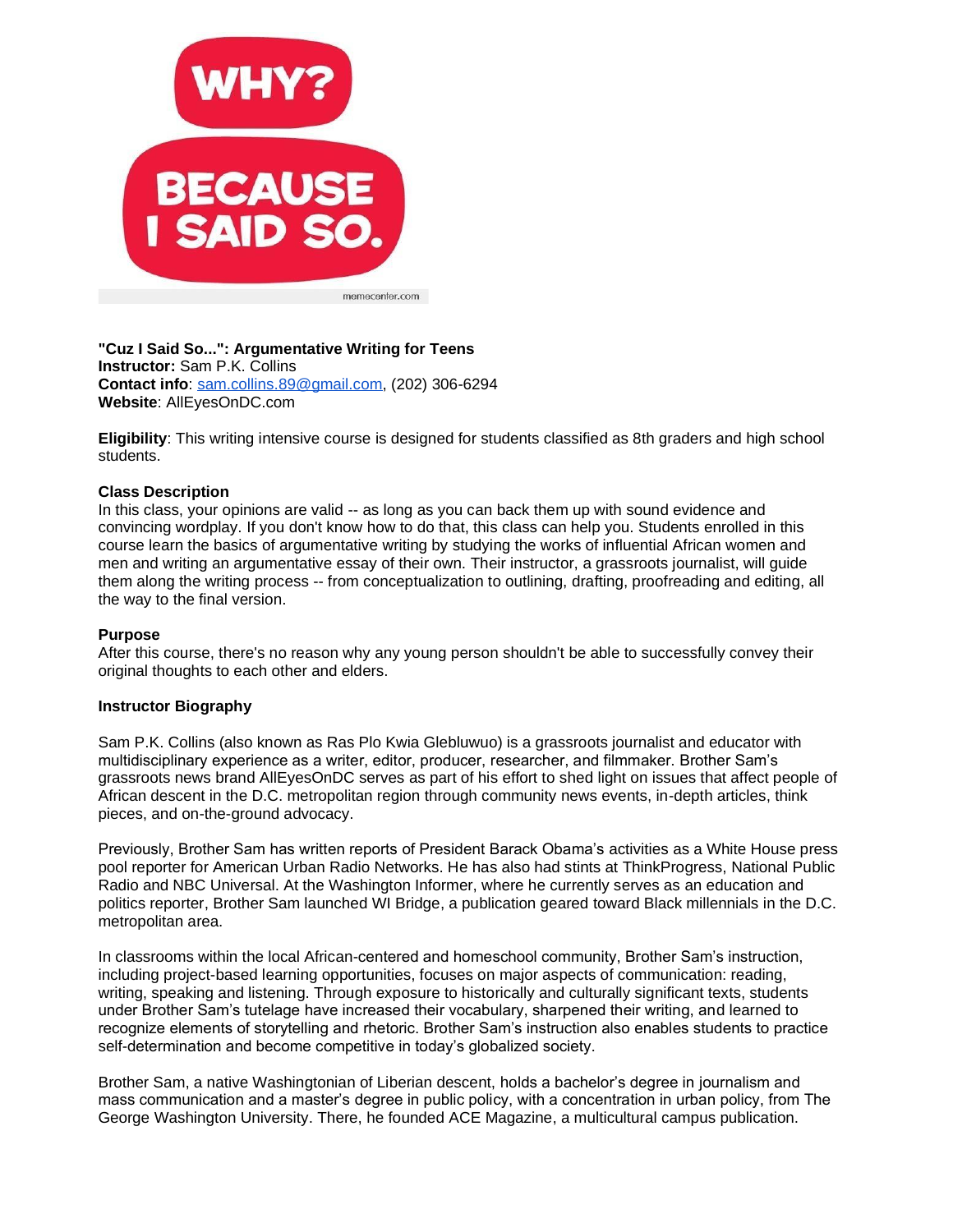

**Street Documentary & Photography** Ages 13 and up Class size – maximum of 10 students

**Instructor:** Renee Flood-Wright aka Ray Wright **Instagram** - @ <https://www.instagram.com/thethrillofthehunt/>

**Required Student Supplies:** iPhone/Digital camera *and* working/loaded Metro card

**Additional Cost:** Materials Fee of \$65 – payable via PayPal to <https://www.paypal.com/paypalme2/mamaraywright>(Materials Fee must be paid upon registration!)

**Class Description:** In this class we will explore the diversity and creativity of Washington, DC. The students will be introduced to what Mama Ray refers to as Street Photography/Documentary Photography. There will be a brief discussion on the history of photography, along with a hands-on exercise that will include exploring various cameras, film and shooting techniques.

Students will then discuss the process of what Mama Ray likes to call "search & shoot", while out in various neighborhoods across the city. Every other week, the class will venture out into different communities to shoot. The following week, students will return to the classroom to discuss and critique their work. The importance of documenting where we live will be discussed, as well as understanding the transformative power of using your camera, as a powerful tool.

Through other exercises, students will discover how photography and your individual point of view has the potential to elicit emotions and/or be a vehicle for true change in your community, and the world.

The students will learn how to edit and print their photos. By the end of the session, they will have a portfolio to display their work from throughout the session.

Additionally, by the conclusion of the session, the students will be able to communicate their experience with their environment through the lens of their camera. There will also be a student showcase of their work that will include discussing the ideas behind each photograph.

**Bio:** Ray Wright is a self-taught photographer and visual artist based in Washington, DC. She has been photographing for 28 years, and for the past 3 years, she has taught "Street Photography" classes, Found Art and Creative Journaling. Her "Street Walkin" series on Instagram was recently featured on the social media site [www.acreativedc.com.](http://www.acreativedc.com/) She is an award-winning visual artist with a passion for her community and uses creating to bridge past and present, reality and imagination. Through the lens of her camera, she is able to capture an ever-changing city that holds a special place in her heart. She is also a visual artist who integrates found objects and reclaimed wood from homes that have either been gutted to renovate or completely knocked down, to create something shiny and new. These works are her way of holding onto and honoring our communities and the people that are/were in them.

#### **Materials\***

Field notebooks, materials for two frames, mattes, printing of two photographs for student showcase

**\*Materials fee must be paid in advance.** Mama Ray will have pre-purchased materials so that all students have uniform + quality supplies. Each student is responsible for bringing their needed supplies weekly.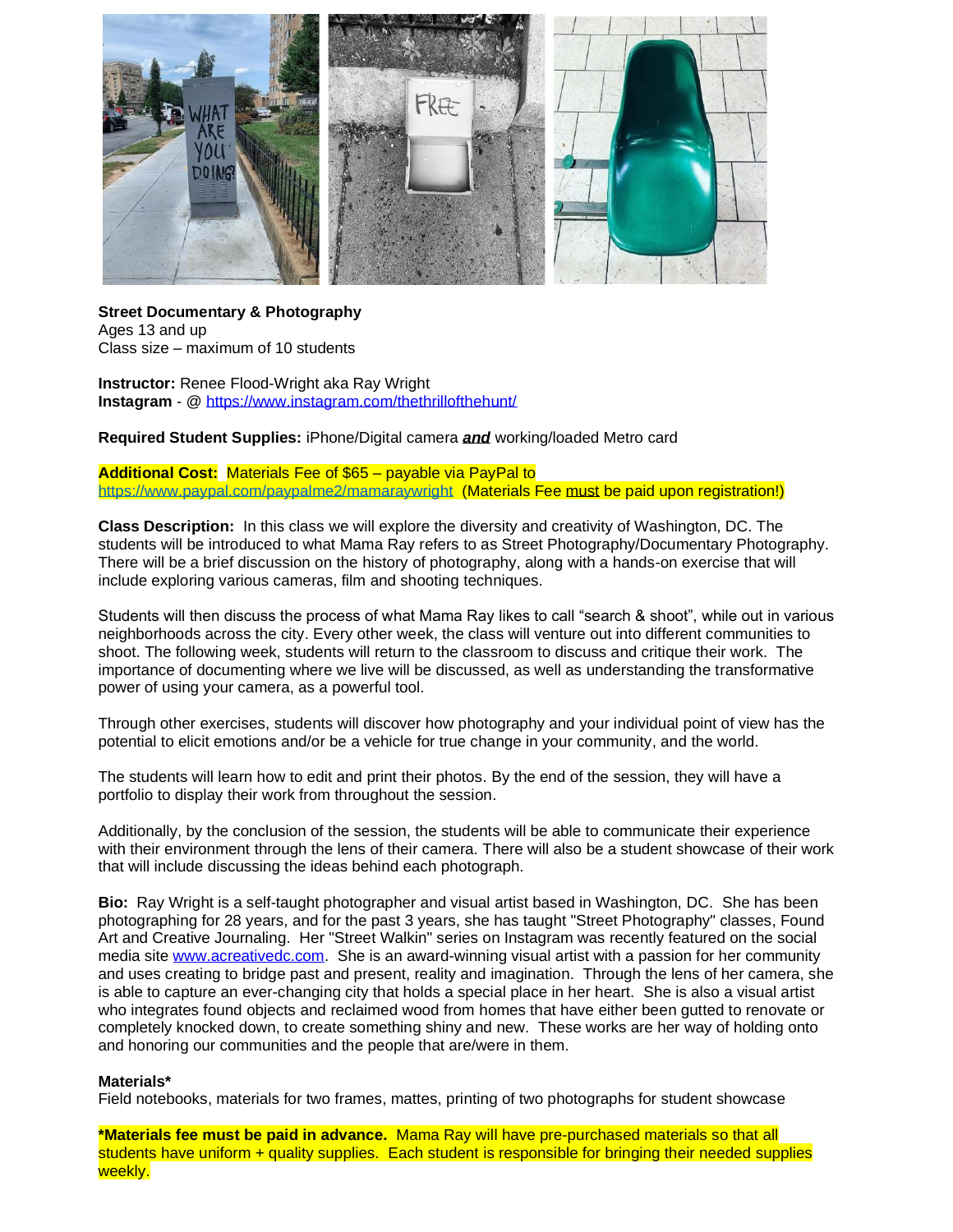

*I Am Sun Un-Schooling* Presents: the "*Proof's in the Pudding*" Research Project, where students engage in a massive communal civic engagement project to intricately educate themselves on the policies and positions of 2020 presidential candidates, based on their actions and words. Students will then engage in intellectual dialogue surrounding which candidates may best uphold our individual and communal principles, referencing Kwanzaa and indigenous Afrocentric principles, as well as issues that most affect our families and lives.

Ages 12 and up

#### **Course Material requirements**:

Laptop, Chromebook, iPad, or IOS device to type (the first suggested are preferable). Students may share if *need be.*

#### **Reference***s:*

*[www.iamsunschool.com](http://www.iamsunschool.com/) [www.proofsinthepuddin.com](https://mailtrack.io/trace/link/7818e0ff605d084169b07e626c3929ab72f7dca2?url=https%3A%2F%2Fnam12.safelinks.protection.outlook.com%2F%3Furl%3Dhttps%253A%252F%252Fmailtrack.io%252Ftrace%252Flink%252F92b01c50f33fdce80d7d9be16c9453830b4210c4%253Furl%253Dhttps%25253A%25252F%25252Feur04.safelinks.protection.outlook.com%25252F%25253Furl%25253Dhttp%2525253A%2525252F%2525252Fwww.proofsinthepuddin.com%252526data%25253D02%2525257C01%2525257C%2525257Ca84e4e67c5f64f4684c408d743613e03%2525257C84df9e7fe9f640afb435aaaaaaaaaaaa%2525257C1%2525257C0%2525257C637051957261264493%252526sdata%25253D8yy48xho9N17k7e%2525252Fhqxy8TXr5ml8R%2525252BEbd5ZGod2fpbk%2525253D%252526reserved%25253D0%2526userId%253D1431013%2526signature%253D8d6d3564c24d10d2%26data%3D02%257C01%257C%257C15b76d6248d74c3cf6a308d7436aef33%257C84df9e7fe9f640afb435aaaaaaaaaaaa%257C1%257C0%257C637051998869863972%26sdata%3DT4m7f0ilTD6rfQUQu7Z0Ol8HYhr1yVVLMoygPdNM%252B%252BA%253D%26reserved%3D0&userId=1431013&signature=8b934dda857da0bd) [www.votesmart.com](https://mailtrack.io/trace/link/8cd1e56fa3d3cd49a3dd21675e7dc7900bf61ddc?url=https%3A%2F%2Fnam12.safelinks.protection.outlook.com%2F%3Furl%3Dhttps%253A%252F%252Fmailtrack.io%252Ftrace%252Flink%252F3101e9de9531c96a59266398f29648cb45f70a2b%253Furl%253Dhttps%25253A%25252F%25252Feur04.safelinks.protection.outlook.com%25252F%25253Furl%25253Dhttp%2525253A%2525252F%2525252Fwww.votesmart.com%252526data%25253D02%2525257C01%2525257C%2525257Ca84e4e67c5f64f4684c408d743613e03%2525257C84df9e7fe9f640afb435aaaaaaaaaaaa%2525257C1%2525257C0%2525257C637051957261274502%252526sdata%25253DISOlSKeB0qo9NfjdnWaMPicyQCGwofZUJ01D0q71hMQ%2525253D%252526reserved%25253D0%2526userId%253D1431013%2526signature%253D6ed5ac7949789eb4%26data%3D02%257C01%257C%257C15b76d6248d74c3cf6a308d7436aef33%257C84df9e7fe9f640afb435aaaaaaaaaaaa%257C1%257C0%257C637051998869873972%26sdata%3DN9w6NUZ2zZ0vKco%252BD6g%252FfY1Z%252Be%252B3JCch6Y9kLvjLp7Q%253D%26reserved%3D0&userId=1431013&signature=3c95731264d20fb9)*

**Bio:** Preshona Ambrita Ghose is a passionate, non-traditional educator, experienced in teaching these subjects and more: General Education, Special Education, Scratch Jr., Art, Odyssey of the Mind, Spanish, Pre-Algebra, Algebra, Geometry, World Geography & History, Meditation, Intro to Chemistry & Physics, GED Prep & SAT Prep. Combining many of her fields of practice, her M.Ed. in Special Education, and B.A. in Media Cross-Cultural Hegemony with Spanish & International Studies Minors from Santa Clara University, she created the bilingual I Am Sun program to prepare young students for college-prep exams from a young age, while embracing perspectives, stories & histories of students of color. Look out for the online curriculum in 2020, available to families all over the world! Along with offering I Am Sun's first Civic Engagement research project at Sankofa Homeschool Collective on Fridays, Preshona consults local schools on classroom management techniques based on virtues-based learning, offers various subjects, Special Education assistance and intake coordination at Georgetown Day School, and tutors individual subjects - all when she is not creating media for her sit-com and blog and other random creations from her imagination or others':)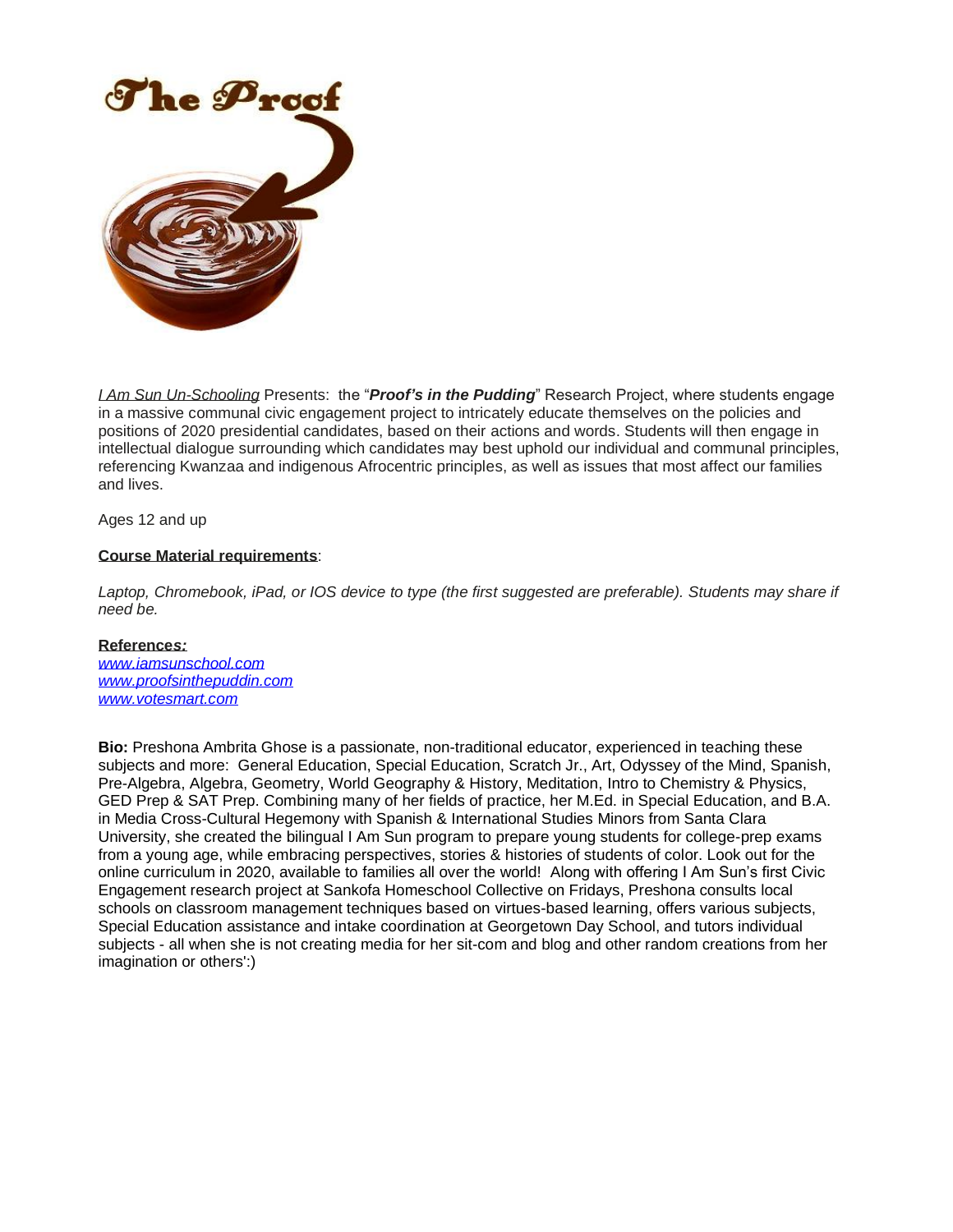

**Full Circle Chess:** Beginner and Intermediate Chess Learning **Theme:** Chess Opening, Middle Game and Endgame **Duration:** 9 weeks

**Instructor:** Zahir Muhammad **Contact info:** [zahirmchess@gmail.com](mailto:zahirmchess@gmail.com) (202) 341-0266 **Website:** [www.fullcirclechess.org](http://www.fullcirclechess.org/)

#### **This class is designed for youth 6-17 years old and is divided into two groups:**

1. Beginner 2. Intermediate/Advanced

**Materials:** If available - Chess Board and Pieces

#### **Course Description**

In this chess learning class, students will learn how the pieces move as well as their functions. Students will learn the intricacies of the opening, middle and endgame. They will learn strategic approaches to the different parts of the game of chess as well as how chess relates to daily life choices. Students will learn how to think before they move and choose the best course of action in a game, using chess tactics and knowledge of structure and positions to make the best moves during the chess game. The students will also learn about the history of chess from ancient antiquity and how it has presently evolved over the last 200 years**.**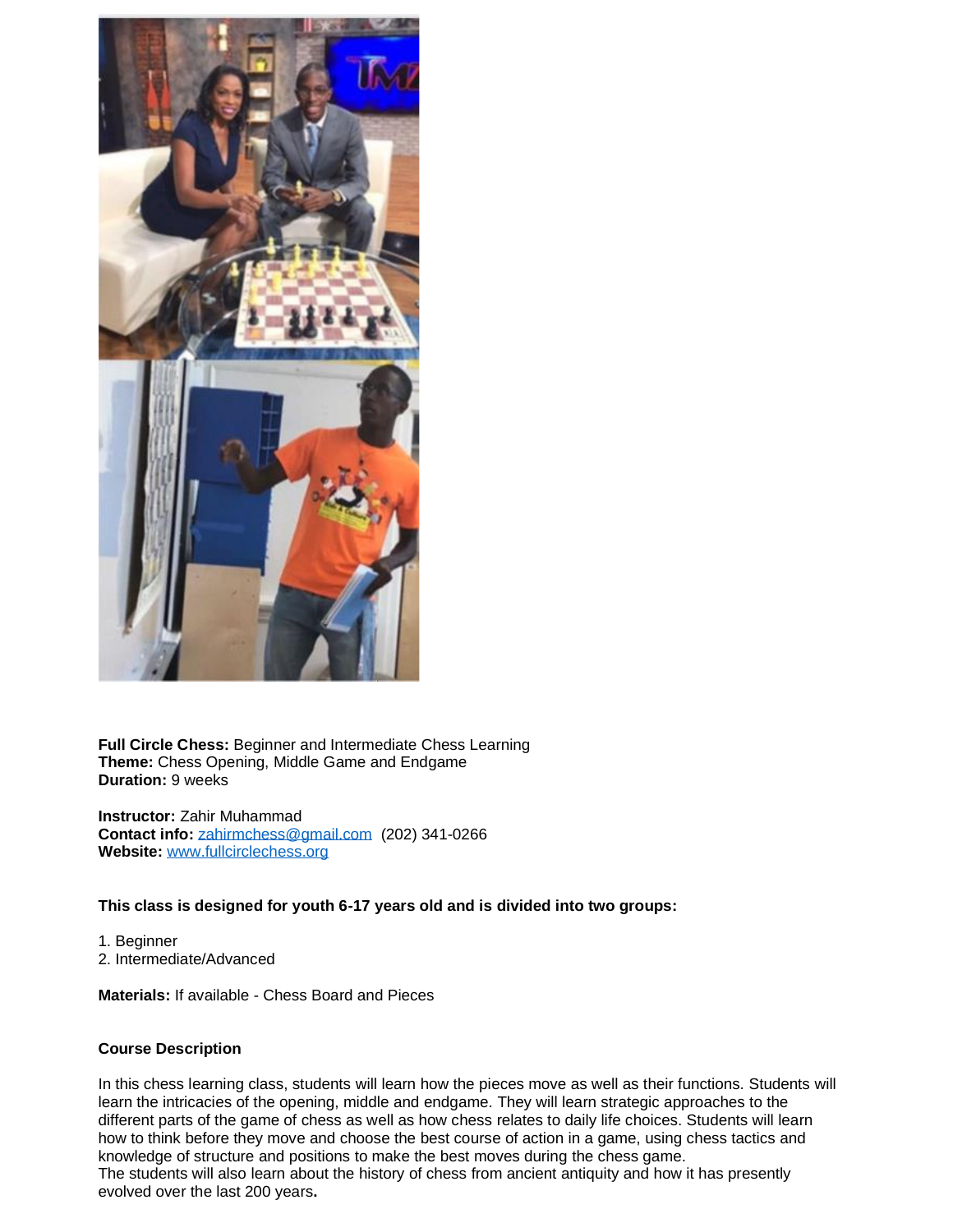#### **Purpose**

Full Circle Chess is meant to serve the community. I was always taught to never only keep information or knowledge to myself. The duty of those with enlightenment is always to find one who doesn't know and teach him as well. I want to embody that by making a platform to give back to my community. This brand is specifically geared towards teaching others who grew up just like me the game of chess and its benefits. I would like to encourage other students to use their minds at an intellectual level and reap the benefits that the thought process of chess has to offer.

# **Bio:**

My name is Zahir Muhammad. I am a graduating senior at DeMatha Catholic High School. I have been playing chess since the age of 3 and have been competing in regional, national, and international chess competitions for the last 10 years. I conduct, facilitate, and guide students through chess education and instructive learning. Through my business, Full Circle Chess, I offer either, one-on-one training, or group instruction for all ages. Over the summer I taught at youth, ages 5-12, at the Kids and Culture Camp, and currently am the Howard University Chess Coach. Over the past few years I have received accolades such as the 2-Time Washington DC Chess Champion and the 2-Time Mid-Atlantic Regional Chess Champion. I even had a Top 10 National finish at the K-12 National Championship in Orlando, Florida. I have traveled to places like Panama and China using my language skills in both Spanish and Chinese, to interact and play chess with the locals in those areas. I even got the chance to play a Chinese chess team, and teach a Chinese friend how to play chess in Chinese! I hope to use my skills to further develop others in my community and help students improve their minds in this intellectual stimulating game for it is a great metaphor for life!

# **FINAL CUT PRO X Video Editing Class**



# **INSTRUCTOR INFORMATION**

Ebony Sturdivant - Founder of SmartContentMachine.com [ebony@smartcontentmachine.com](mailto:ebony@smartcontentmachine.com) (240)606-2156

# **PURPOSE**

When you look at your grandparent's or your parent's photo albums, you see your old family members and you're like **heehee, haahaa,** that used to be me but you only get to look and you flip and you flip, right? On Instagram, you scroll and you scroll, right? But imagine if you had a video photo album. This is Instagram you have it. This is the time for you to begin to document, make videos for your family, your future, your generations to come because when you get old, they'll be here. And even the world, we have all this access to countries, states and **it's ridiculous** how many people we can reach.

You cannot forget 1 Billion people are on Instagram and I'm talking about Instagram because we specialize there, yes but really you have to check the stats, just ask me for the stat chart for all the social media platforms. Because Instagram has the most, I'm talking about Instagram. Instagram has 1 Billion active users per month and if you ask 1% of them for \$1 and they give it to you, you'll have **\$10 Million extra per month. That is Insane**. Per month, not year! And I say extra because you can still stick to your daily schedule... you just have to switch your budget around and push it into content because we are your ROI, as you're seeing. **People NEED content curators… WE need content curators. Become an expert this year.**